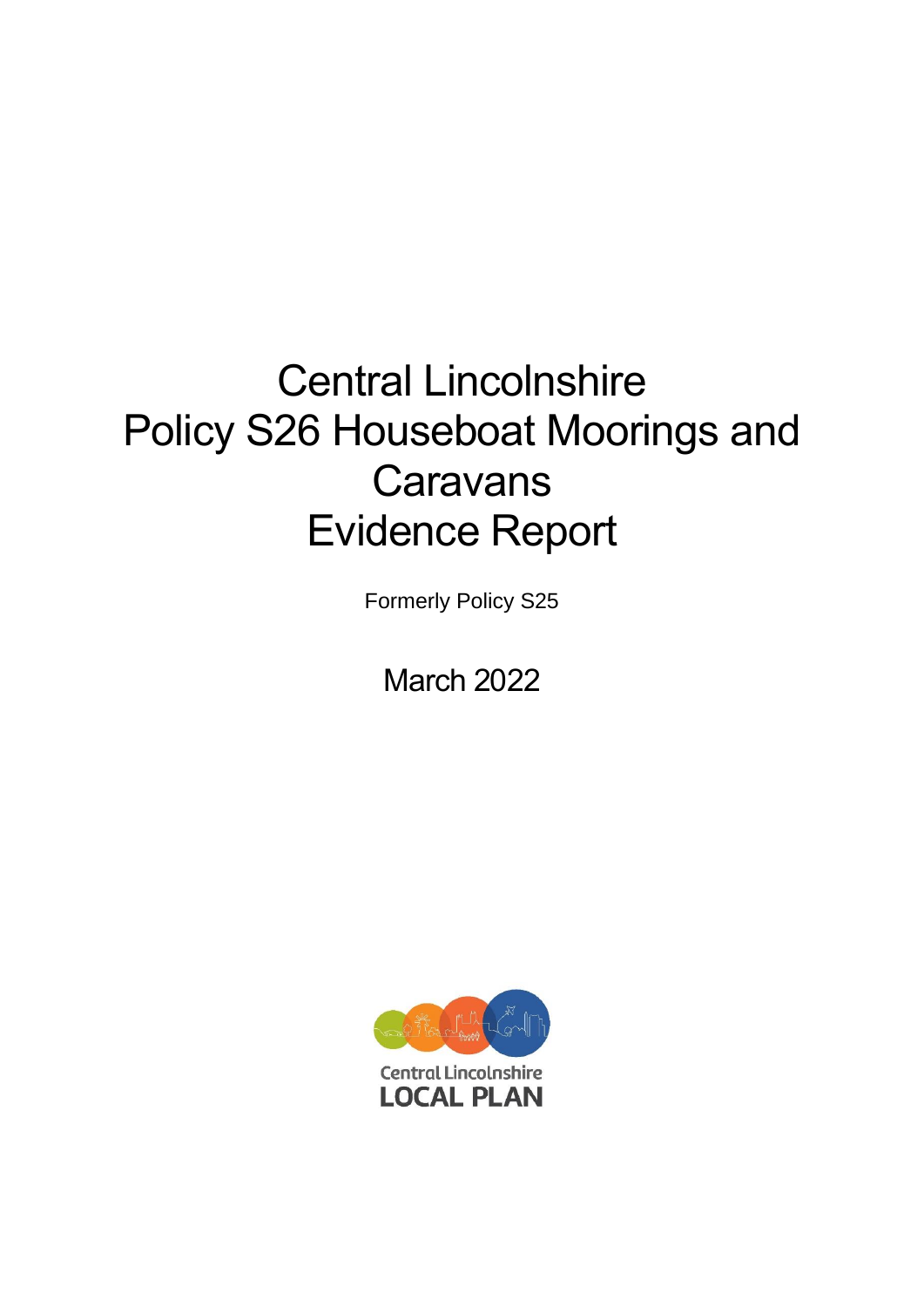# **Contents**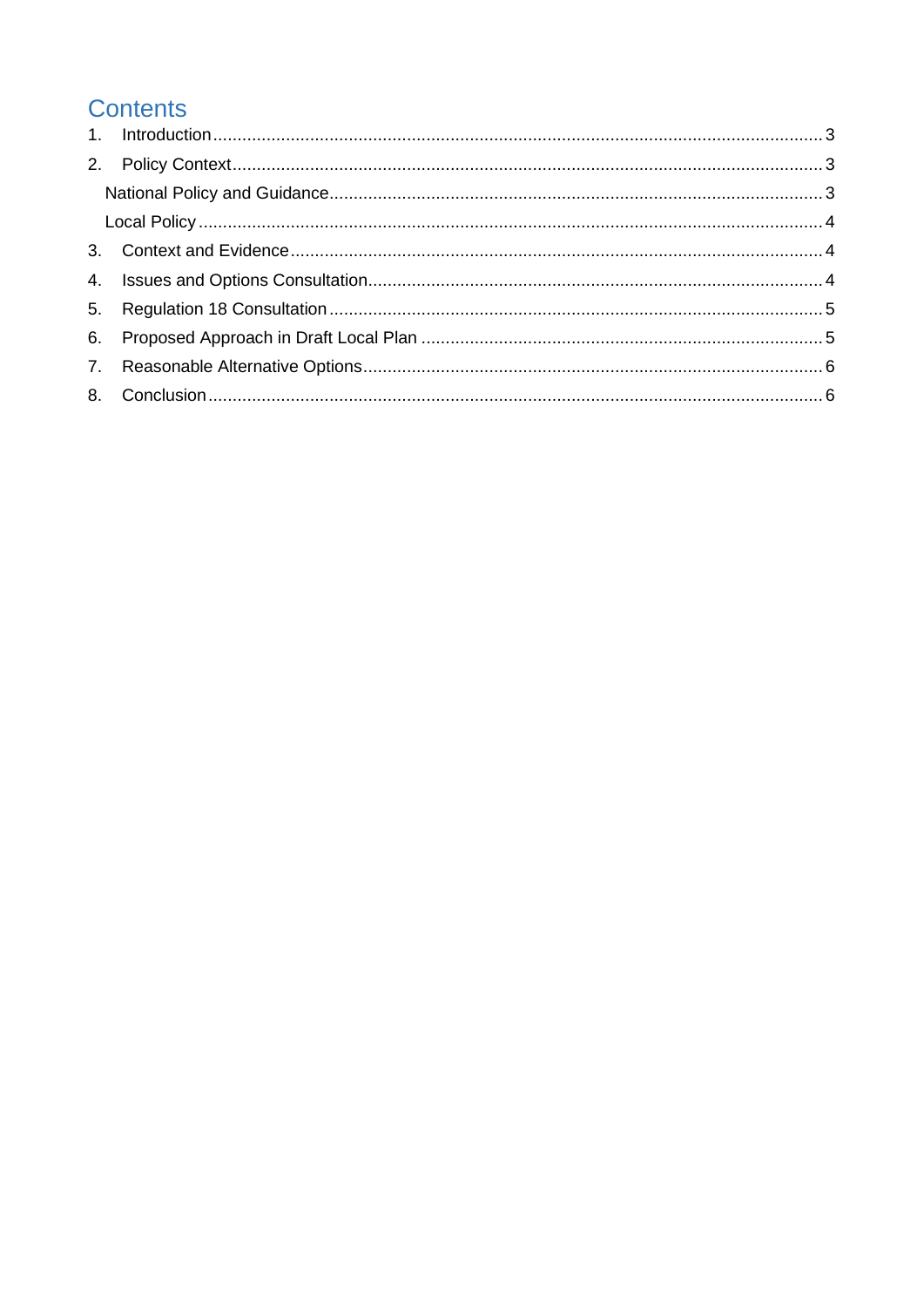# <span id="page-2-0"></span>1. Introduction

- 1.1. The Central Lincolnshire Local Plan is being updated since the first Local Plan for Central Lincolnshire, an area covering the districts of City of Lincoln, North Kesteven and West Lindsey, was adopted in April 2017.
- 1.2. This Evidence Report (which is one of a collection) provides background information and justification for Policy S26, which relates to houseboat moorings and caravans.

# <span id="page-2-1"></span>2. Policy Context

#### National Policy and Guidance

- <span id="page-2-2"></span>2.1. Since the Central Lincolnshire Plan was adopted the National Planning Policy Framework (NPPF) was updated in July 2018 with subsequent additional changes being published in February 2019 and a further update in July 2021.
- 2.2. Paragraph 7 of the NPPF explains that:

*"The purpose of the planning system is to contribute to the achievement of sustainable development. At a very high level, the objective of sustainable development can be summarised as meeting the needs of the present without compromising the ability of future generations to meet their own needs."*

2.3. Paragraph 8 goes on to state that:

*"Achieving sustainable development means that the planning system has three overarching objectives, which are interdependent and need to be pursued in mutually supportive ways (so that opportunities can be taken to secure net gains across each of the different objectives):*

*… b) a social objective – to support strong, vibrant and healthy communities, by ensuring that a sufficient number and range of homes can be provided to meet the needs of present and future generations; and by fostering well-designed, beautiful and safe places, with accessible services and open spaces that reflect current and future needs and support communities' health, social and cultural well-being; and…"*

- 2.4. Section 5 relates to Delivering a sufficient supply of homes. Specifically relevant to this policy are:
- 2.5. Paragraph 62, which *states "…the size, type and tenure of housing needed for different groups in the community should be assessed and reflected in planning policies (including, but not limited to, those who require affordable housing, families with children, older people, students, people with disabilities, service families, travellers, people who rent their homes and people wishing to commission or build their own homes)."*
- 2.6. The Planning Practice Guidance (PPG) was first introduced in 2014 which offers 'live' government guidance. The PPG provides guidance to help in the implementation of policy in the NPPF.
- 2.7. One of the categories within the Planning Practice Guidance (PPG) is 'Housing needs of different groups'. This section of the PPG when read as a whole sets out how housing needs of different groups are to be assessed and planned for.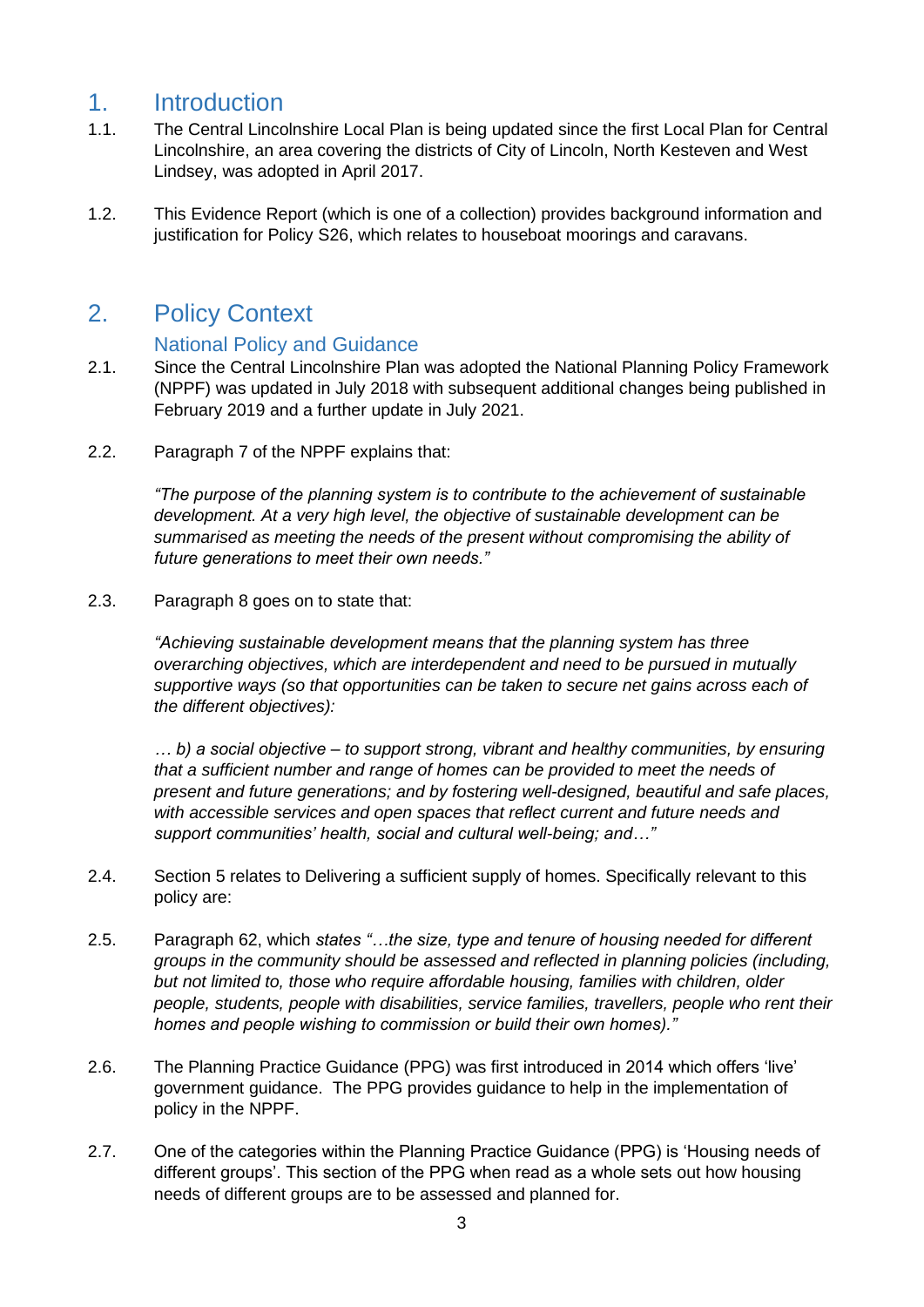#### Local Policy

<span id="page-3-0"></span>2.8. The adopted Local Plan does not include a specific policy in in relation to houseboat moorings and caravans.

#### <span id="page-3-1"></span>3. Context and Evidence

- 3.1. The Central Lincolnshire Housing Needs Assessment (HNA) (April 2020) specifically included the consideration of need for houseboat moorings and caravan accommodation. It is identified that the Canal and River Trust (CRT) currently operate about 20 dedicated residential moorings and 40 leisure moorings in Lincoln, on the Foss Dyke Canal. The CRT estimates that it aims to increase the number of residential moorings in Lincoln by 30 – 40 to meet their understanding of current and future demand. This could be done through the conversion of existing moorings.
- 3.2. The HNA summarises the need for houseboats as follows:

"*Houseboats … are becoming increasingly recognised as a housing option but continue to see low uptake in absolute terms at a national level and by inference in Central Lincolnshire. Engagement suggests that where there is a modest perceived rise in demand/ need the supply response will need to be explored in partnership with the Councils albeit with existing mooring potentially offering sufficient flexibility to respond, subject to planning*."

3.3. In relation to caravan pitches, the HNA concludes:

"*There are an estimated 1,300 static caravans and mobile units, known as park homes, throughout Central Lincolnshire. These are generally restricted to older people and could be viewed as an affordable option for those looking to downsize who consider this form of accommodation as suitable for their needs. It is also, however, noted that there are concerns around the extent to which park homes should be considered as contributors to the area's housing supply, given potential for heightened risk of sub-standard living conditions for older people in particular. In addition, their nature as mobile units create a point of distinction with the more standard profile of housing supply.*"

# <span id="page-3-2"></span>4. Issues and Options Consultation

- 4.1. The Issues and Options Consultation sought respondents' views on proposals relating to the need for houseboat moorings and caravan accommodation.
- 4.2. Proposal 24 asked "Are you aware of any need for moorings for houseboats or sites for caravans in Central Lincolnshire? Any evidence to support your comments would be welcome, or suggestions as to how such need could be identified in Central Lincolnshire." There were 7 responses suggesting the respondent was aware of needs for moorings and sites for caravans. A summary of the comments received, specifically in relation to houseboats and houseboat moorings are set out below:
	- We are receiving planning applications for them with little evidence to support the need.
	- House boats all along the Brayford.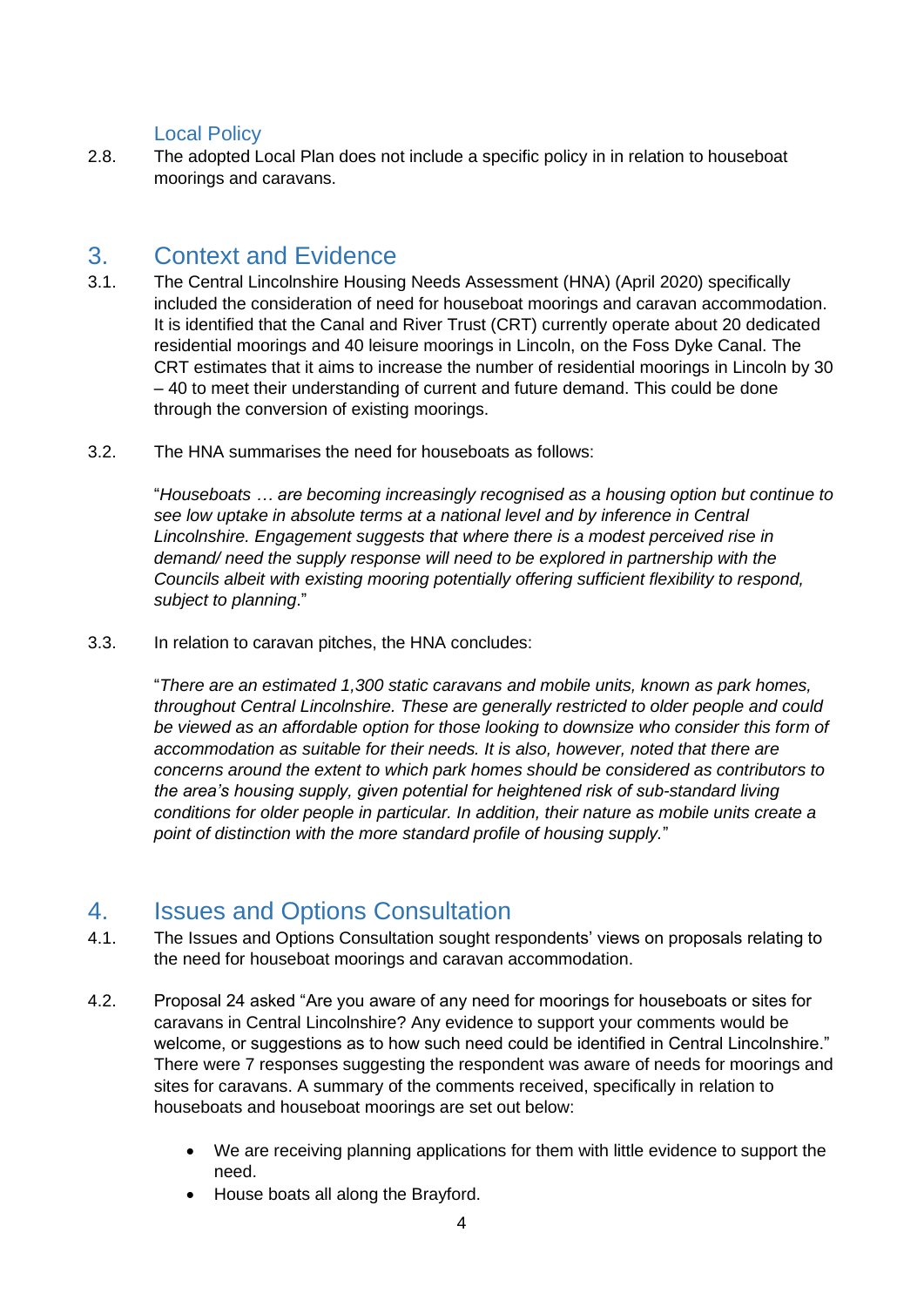- Houseboat moorings could add an interesting dynamic to use of the waterways. Caravan developments and mobile home placements need to be much more rigorously controlled.
- Tourism is becoming more prevalent in rural areas such as Lincolnshire caused by people living longer and retiring earlier. Boat and caravan sites should be allocated.
- The Canal & River Trust does not have the evidence available to enable it to provide a view on the need or demand for new moorings on its waterway network, or for any particular type of mooring. Should you decide to undertake a specific needs assessment the Trust would be happy to provide further background information on licences and moorings which may assist.
- West Lindsey Planning Department have been subject to a number of applications for 'lodges,' both large and small scale.
- Potential harm to heritage assets and their settings must be assessed.
- Both at Marton. We have 3 at Marton and 1 for travellers.
- Park homes are caravans as defined and regulated through the Caravan Sites and Control of Development Act 1960, the Caravan Sites Act 1968. The current Local Plan does not comment on the value of this sector as a provider of low cost, high quality accommodation, similar to bungalows. There is an increasing number of Park Home owners moving closer to families who support them in their Park Homes rather than reliance on social services. In order to meet growing demand the sector needs to be allowed to expand. It is very difficult to compete with mainstream housing developers for sites designated for housing within local plans. If Park Home housing is to be considered for the provision of elderly accommodation the criteria used to assess the sites should be different, i.e. is the settlement sustainable, does it have a doctors or bus route but not a school.

## <span id="page-4-0"></span>5. Regulation 18 Consultation

- 5.1. A Consultation Draft of the Local Plan was published for consultation between 30 June and 24 August 2021. During this eight week consultation comments were received on the plan, the policies within the plan, and supporting information and evidence.
- 5.2. A number of comments were received in relation to this policy. These comments have been summarised as follows:
	- Various comments broadly supporting the policy.
	- A detailed suggestion, to improve clarity of policy wording.
	- Comments linking the park home element of the policy to affordable housing provision.
- 5.3. In response to the comments made during the consultation the policy wording has been amended to include an additional wording at the end of criterion c, as follows: " …it will not obstruct or otherwise detract from any right of way and not result in any adverse impact on navigational safety"

## <span id="page-4-1"></span>6. Proposed Approach in Draft Local Plan

6.1. The Draft Local Plan proposes to include a specific policy in relation to Houseboat Moorings and Caravans, Policy S26. This policy recognises that there is a modest need